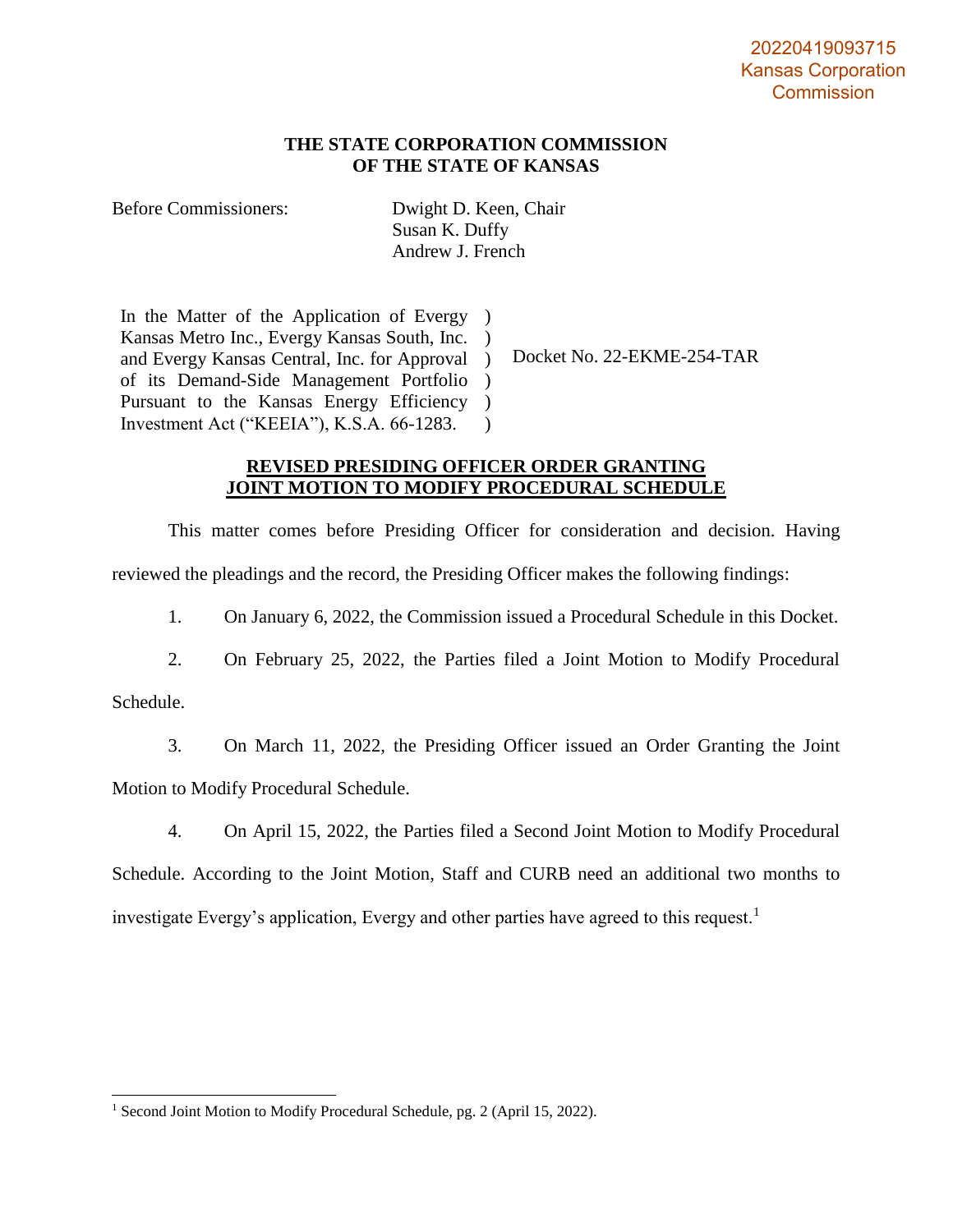5. The modified procedural schedule will be as follows:

| <b>Date</b>        | <b>Action</b>                                                    | <b>Time</b>       |
|--------------------|------------------------------------------------------------------|-------------------|
| December 17, 2021  | Application filed by Evergy                                      |                   |
| January 24, 2022   | <b>Technical Conferences Start</b>                               |                   |
| February 28, 2022  | <b>Technical Conferences End</b>                                 |                   |
| June 17, 2022      | <b>Staff/Intervenor Direct</b><br><b>Testimony Due</b>           | $5:00 \text{ pm}$ |
| June 24, 2022      | <b>Staff/Intervenor Cross-</b><br><b>Answering Testimony Due</b> | $5:00 \text{ pm}$ |
| June 27, 2022      | Public Hearing by Zoom                                           | $6:00 \text{ pm}$ |
| July 8, 2022       | <b>Public Comment Period Ends</b>                                | $5:00 \text{ pm}$ |
| July 15, 2022      | <b>PACP Office Files Final Report</b><br>of Public Comments      | $5:00 \text{ pm}$ |
| July 18, 2022      | <b>Evergy Rebuttal Testimony Due</b>                             | $5:00 \text{ pm}$ |
| July 26, 2022      | <b>Settlement Conference</b>                                     | <b>TBD</b>        |
| July 29, 2022      | Deadline to Submit Settlement<br>Agreement                       | $5:00 \text{ pm}$ |
| July 29, 2022      | Discovery Cut-off                                                | $5:00 \text{ pm}$ |
| August 2, 2022     | Testimony in<br>Support/Opposition to<br>Settlement Agreement    | $5:00 \text{ pm}$ |
| August 4, 2022     | Prehearing Conference                                            | 9:00 am           |
| August 9-11, 2022  | <b>Evidentiary Hearing</b>                                       | 9:00 am-5:00 pm   |
| August 24, 2022    | <b>Evergy Initial Brief Due</b>                                  | $5:00 \text{ pm}$ |
| September 6, 2022  | <b>Staff/Intervenor Responsive</b><br><b>Brief Due</b>           | 5:00 pm           |
| September 21, 2022 | <b>Evergy Reply Brief Due</b>                                    | $5:00$ pm         |
| October 21, 2022   | <b>Commission Order</b>                                          |                   |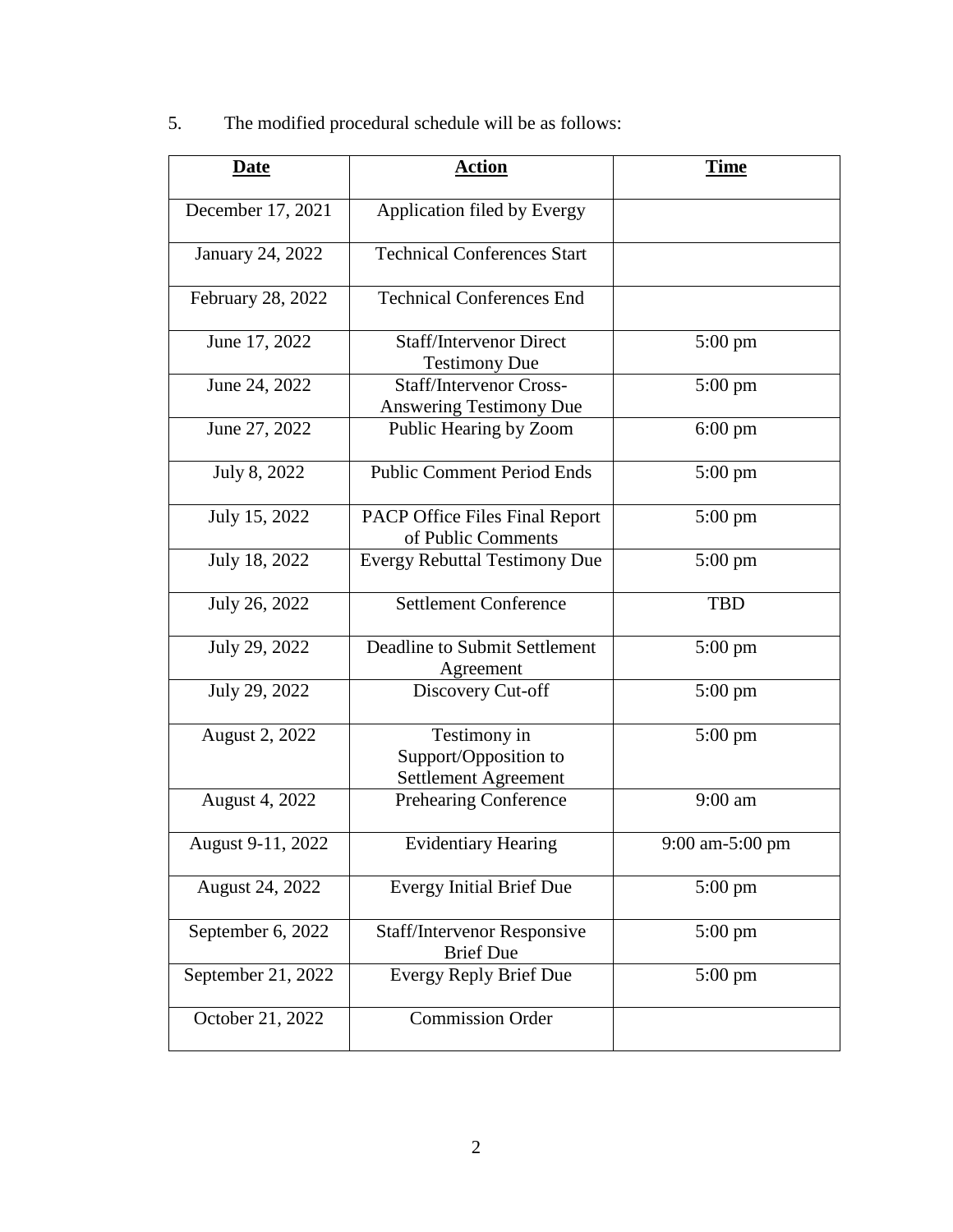# **THEREFORE, THE PRESIDING OFFICER ORDERS:**

A. The Joint Motion to Modify Procedural Schedule is granted.

Dated: April 19, 2022

/s/ David G. Cohen David G. Cohen DGC Presiding Officer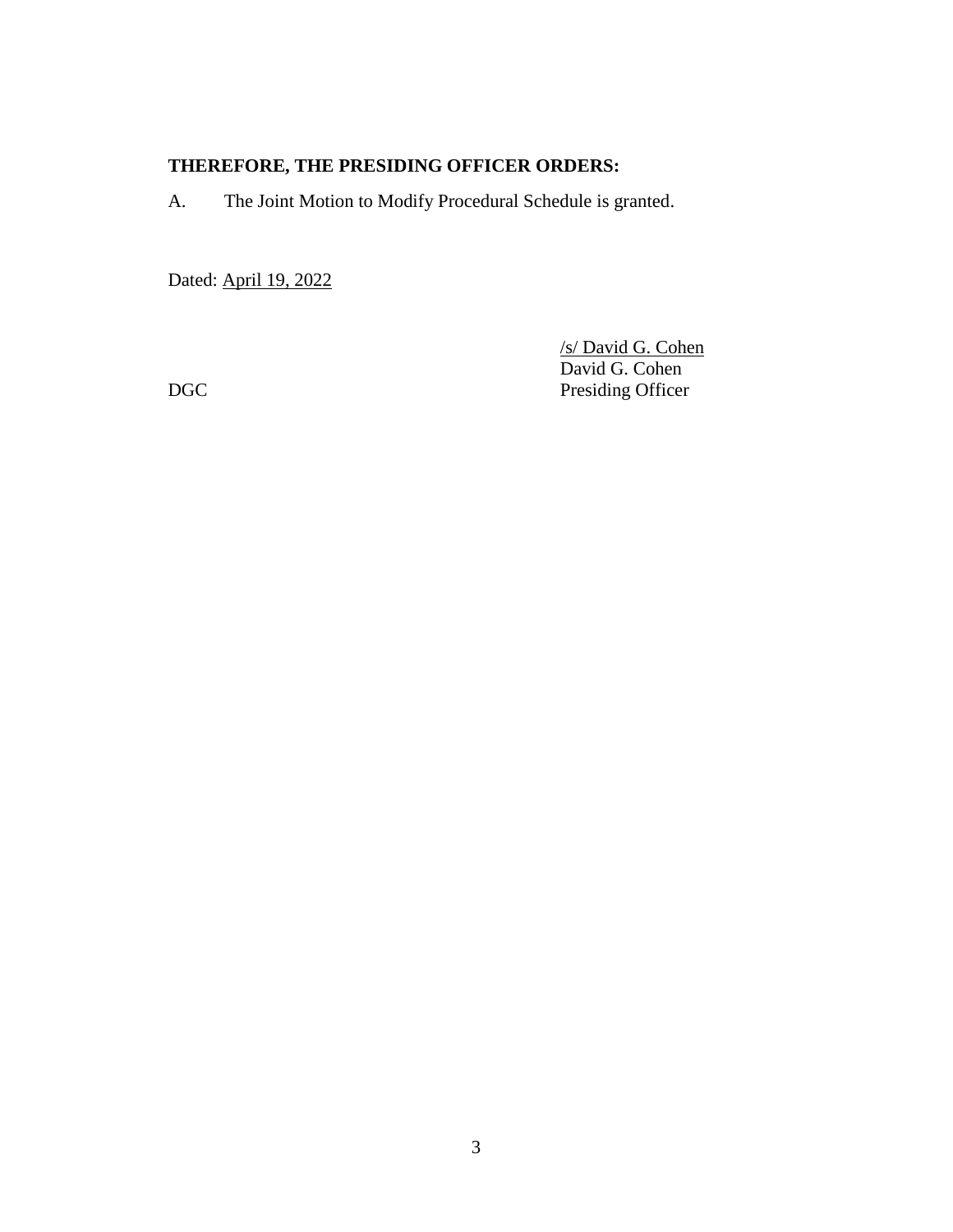## **CERTIFICATE OF SERVICE**

#### 22-EKME-254-TAR

I, the undersigned, certify that a true copy of the attached Order has been served to the following by means of

electronic service on 04/19/2022

JAMES G. FLAHERTY, ATTORNEY ANDERSON & BYRD, L.L.P. 216 S HICKORY PO BOX 17 OTTAWA, KS 66067 jflaherty@andersonbyrd.com

JOSEPH R. ASTRAB, ATTORNEY CITIZENS' UTILITY RATEPAYER BOARD 1500 SW ARROWHEAD RD TOPEKA, KS 66604 j.astrab@curb.kansas.gov

DAVID W. NICKEL, CONSUMER COUNSEL CITIZENS' UTILITY RATEPAYER BOARD 1500 SW ARROWHEAD RD TOPEKA, KS 66604 d.nickel@curb.kansas.gov

DELLA SMITH CITIZENS' UTILITY RATEPAYER BOARD 1500 SW ARROWHEAD RD TOPEKA, KS 66604 d.smith@curb.kansas.gov

CATHRYN J. DINGES, SR DIRECTOR & REGULATORY AFFAIRS COUNSEL EVERGY KANSAS CENTRAL, INC 818 S KANSAS AVE PO BOX 889 TOPEKA, KS 66601-0889 cathy.dinges@evergy.com

DOUGLAS LAW, ASSOCIATE GENERAL COUNSEL BLACK HILLS/KANSAS GAS UTILITY COMPANY, LLC D/B/A BLACK HILLS ENERGY 2287 COLLEGE ROAD COUNCIL BLUFFS, IA 51503 douglas.law@blackhillscorp.com

TODD E. LOVE, ATTORNEY CITIZENS' UTILITY RATEPAYER BOARD 1500 SW ARROWHEAD RD TOPEKA, KS 66604 t.love@curb.kansas.gov

SHONDA RABB CITIZENS' UTILITY RATEPAYER BOARD 1500 SW ARROWHEAD RD TOPEKA, KS 66604 s.rabb@curb.kansas.gov

DOROTHY BARNETT CLIMATE & ENERGY PROJECT PO BOX 1858 HUTCHINSON, KS 67504-1858 barnett@climateandenergy.org

AMBER HOUSHOLDER, REGULATORY AFFAIRS, MGR EVERGY KANSAS CENTRAL, INC 818 S KANSAS AVE PO BOX 889 TOPEKA, KS 66601-0889 amber.housholder@evergy.com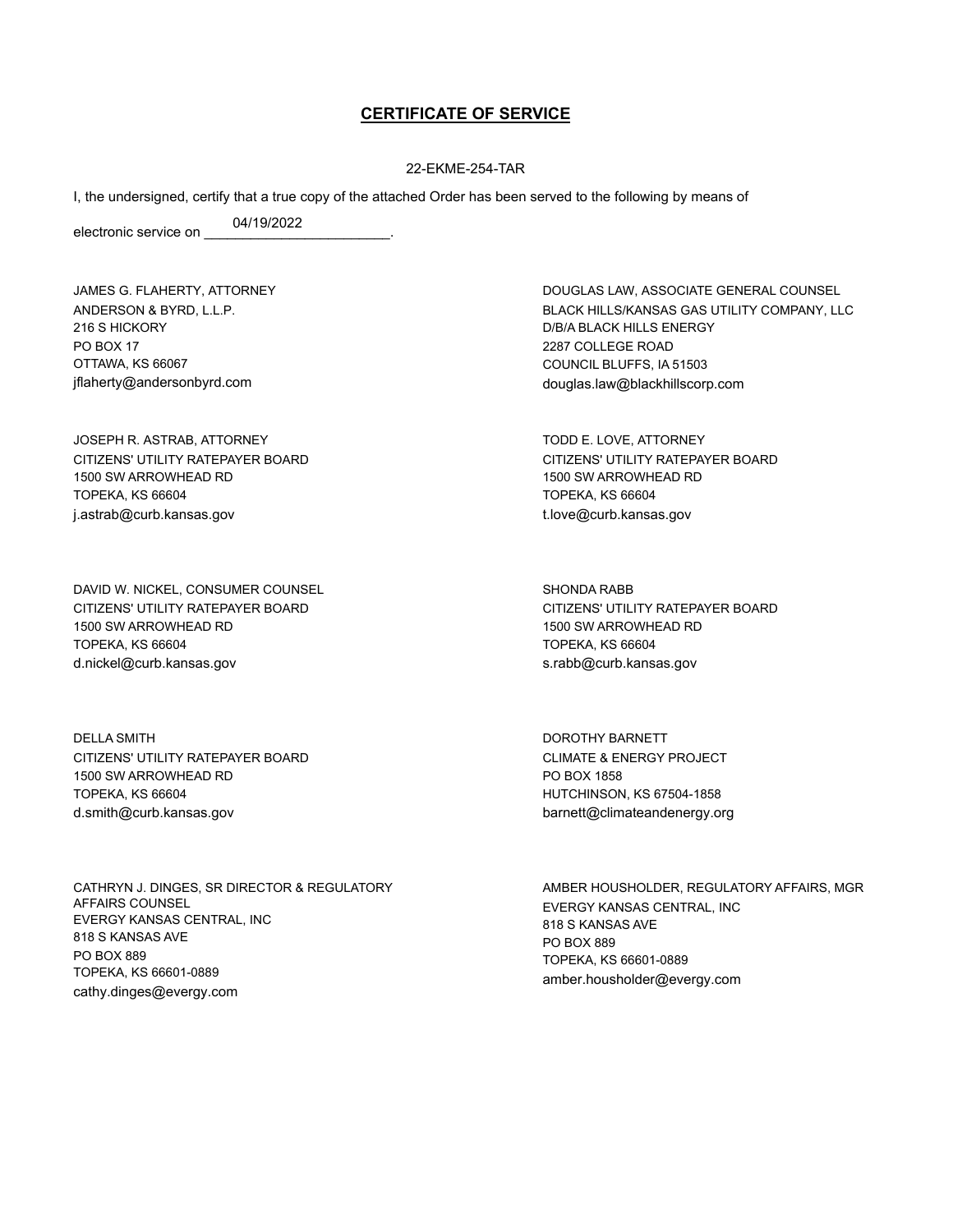## **CERTIFICATE OF SERVICE**

#### 22-EKME-254-TAR

LESLIE WINES, EXECUTIVE ADMINISTRATIVE ASSISTANT DR. EVERGY KANSAS SOUTH, INC. D/B/A EVERGY KANSAS CENTRAL 818 S KANSAS AVENUE PO BOX 889 TOPEKA, KS 66601-0889 leslie.wines@evergy.com

MARK FOLTZ EVERGY METRO, INC D/B/A EVERGY KANSAS METRO One Kansas City Place 1200 Main St., 19th Floor Kansas City, MO 64105 mark.foltz@evergy.com

TIM NELSON EVERGY METRO, INC D/B/A EVERGY KANSAS METRO One Kansas City Place 1200 Main St., 19th Floor Kansas City, MO 64105 tim.nelson@evergy.com

KIM WINSLOW EVERGY METRO, INC D/B/A EVERGY KANSAS METRO One Kansas City Place 1200 Main St., 19th Floor Kansas City, MO 64105 kimberly.winslow@evergy.com

DAVID COHEN, ASSISTANT GENERAL COUNSEL KANSAS CORPORATION COMMISSION 1500 SW ARROWHEAD RD TOPEKA, KS 66604 d.cohen@kcc.ks.gov

JARED JEVONS, LITIGATION ATTORNEY KANSAS CORPORATION COMMISSION 1500 SW ARROWHEAD RD TOPEKA, KS 66604 j.jevons@kcc.ks.gov

BRIAN FILE EVERGY METRO, INC D/B/A EVERGY KANSAS METRO One Kansas City Place 1200 Main St., 19th Floor Kansas City, MO 64105 brian.file@evergy.com

DARRIN R. IVES, V.P. REGULATORY AFFAIRS EVERGY METRO, INC D/B/A EVERGY KANSAS METRO One Kansas City Place 1200 Main St., 19th Floor Kansas City, MO 64105 darrin.ives@evergy.com

LARRY WILKUS, DIRECTOR REGULATORY AFFAIRS EVERGY METRO, INC D/B/A EVERGY KANSAS METRO One Kansas City Place 1200 Main St., 19th Floor Kansas City, MO 64105 larry.wilkus@evergy.com

TERESA A. WOODY KANSAS APPLESEED CENTER FOR LAW AND JUSTICE, INC. 211 E. 8th Street Suite D Lawrence, KS 66044 twoody@kansasappleseed.org

BRIAN G. FEDOTIN, GENERAL COUNSEL KANSAS CORPORATION COMMISSION 1500 SW ARROWHEAD RD TOPEKA, KS 66604 b.fedotin@kcc.ks.gov

CARLY MASENTHIN, LITIGATION COUNSEL KANSAS CORPORATION COMMISSION 1500 SW ARROWHEAD RD TOPEKA, KS 66604 c.masenthin@kcc.ks.gov